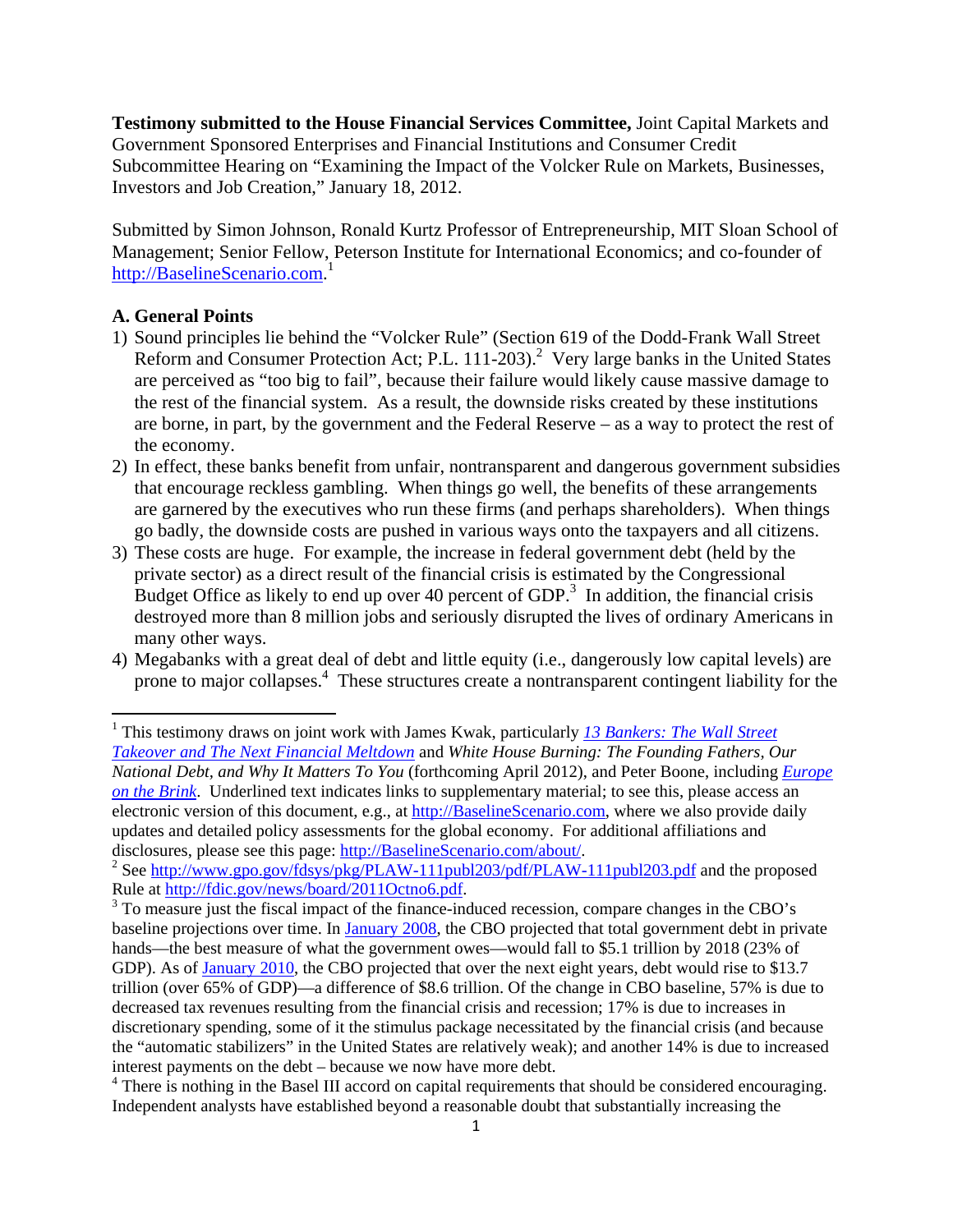federal budget in the United States. They also damage the nonfinancial business sector both directly – e.g., when there is a credit crunch, followed by a deep recession – and indirectly through creating a future tax liability.

- 5) The funding advantage of megabanks relative to other financial institutions creates an incentive to become even larger and even more global – thus making them even harder to control and more dangerous in an economic downturn (as seen now in Europe's euro area).
- 6) One major mechanism through which banks gamble is through various forms of "proprietary trading," although this risk-taking is not always accurately described as such when banks report on their activities.
- 7) The legislative intent of the Volcker Rule is to clamp down on these activities, forcing the largest banks to become safer.
- 8) Not surprisingly, there is a great deal of pushback from these banks, arguing that the Volcker Rule will create costs for the broader economy. These concerns are exaggerated and the evidence in support of the banks' main propositions is tenuous at best. Such defenses of existing banking practices also neglect the costs imposed on the broader economy due to the financial crisis – and hence the benefits we can gain from limiting the ability of executives at big banks to destroy their companies and thus damage the economy.

## **B. Specific Concerns Expressed By Banks**

First, bankers express concern that the Volcker Rule would discriminate against "safe" foreign sovereign debt. But if a bank is holding sovereign debt as a classic long-term banking investment, then this is in the "banking book" and hence not prohibited under the Rule. Similarly, if a bank is underwriting or market-making for sovereign debt, then this is also a permitted activity. The only restriction in question is whether a US banking entity can purely "prop trade" sovereign debt, i.e., buying and selling (or engaging in derivative transactions) for the purpose of short-term capital gain.

Proprietary trading in foreign sovereign debt is inherently risky. This is exactly the kind of gambling that led to the recent demise of MF Global. Just because someone claims that the debt of a foreign government is "safe" does not mean that is true. In fact, financial history is full of examples in which investment bankers (including those based in the U.S.) miscalculate or make exaggerated claims regarding sovereign risks. This point is only reaffirmed by recent experience in Western Europe, for example for Greece and Italy.

U.S. government debt is treated differently under the Rule – and this is appropriate. Trading in U.S. government securities was principally included as a permitted activity because treasuries are the major instrument used by banks as collateral for a range of transactions and for asset-liability management. No further statutory extension or definition of permitted activity for Treasuries is needed – and the same holds for municipal debt. Underwriting and market-making are already permitted, and classic "banking book" holdings are also permitted for U.S. government debt.

Second, there is concern that the Volcker Rule would hurt liquidity and capital markets. In this regard, some attention is being paid to a report by Oliver Wyman, "The Volcker Rule:

<sup>&</sup>lt;u> 1989 - Johann Stein, marwolaethau a gweledydd a ganlad y ganlad y ganlad y ganlad y ganlad y ganlad y ganlad</u> required equity funding for large banks (i.e., their capital) would not be costly from a social point of view (e.g., see the work of Anat Admati of Stanford University and her colleagues).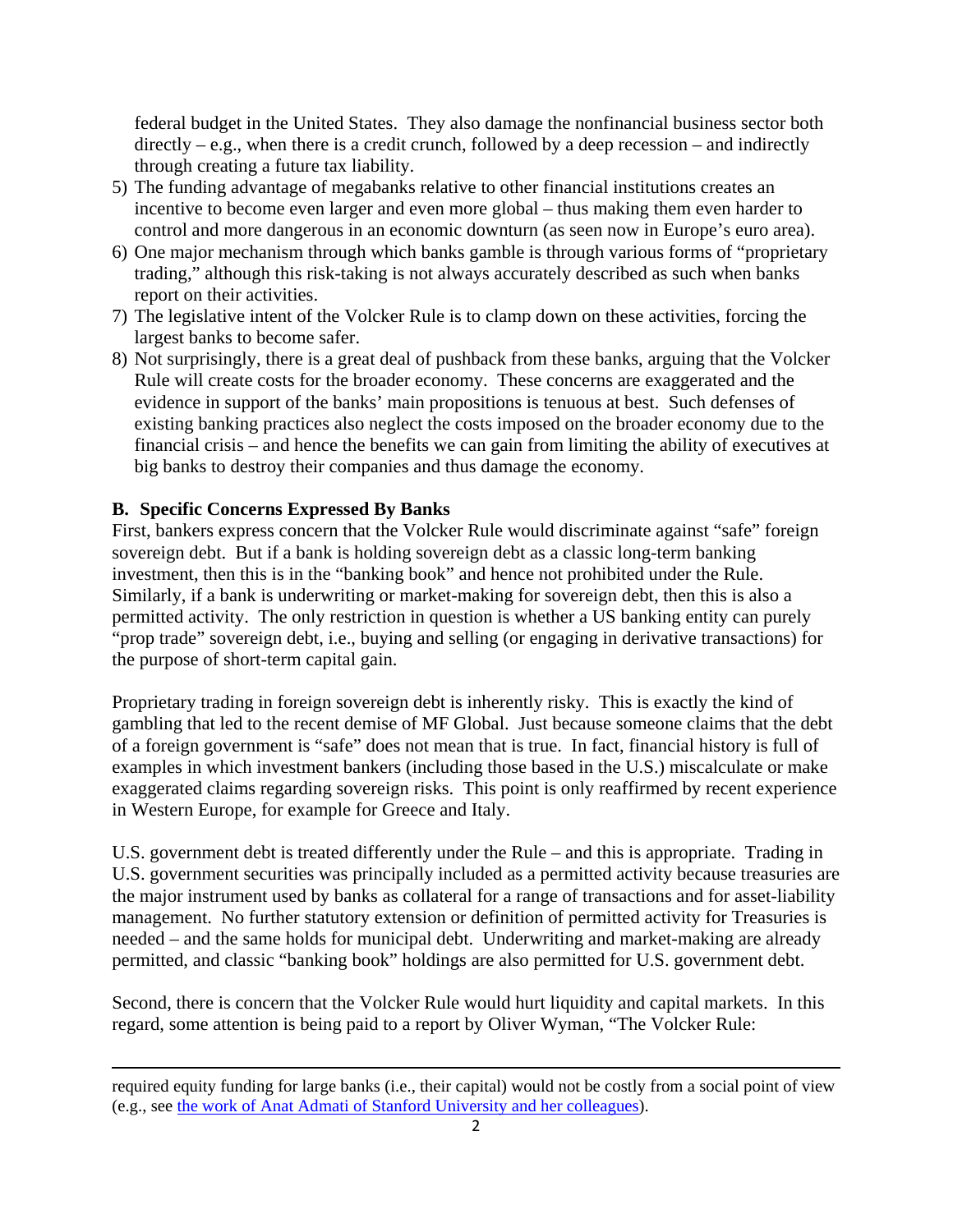Implications for the US corporate bond market," commissioned by the Securities Industry and Financial Markets Association (SIFMA).<sup>5</sup>

The current chair of SIFMA is Jerry del Missier, a top executive at Barclays Capital,.<sup>6</sup> The board also includes executives from Morgan Stanley, Societe General, UBS, BNP Paribas, HSBC, Deutsche Bank, Goldman Sachs, Citigroup, RBS, JP Morgan Chase, Credit Suisse, RBC, and Merrill Lynch. All of these companies would be affected by the Volcker Rule (according to the Oliver Wyman report, p. 11).

The Volcker Rule is designed to remove subsidies from large banks that also operate proprietary trading at any significant scale. We should expect executives from these firms to oppose removal of these subsidies. To the extent that such subsidies may be expected to benefit shareholders, it can be argued that these executives also have a fiduciary responsibility to do all they to ensure the subsidies continue (i.e., that the effectiveness of the Volcker Rule be undermined).

SIFMA's statement of its mission is clear: "On behalf of our members, SIFMA is engaged in conversations throughout the country and across international borders with legislators, regulators, media and industry participants."<sup>7</sup> There is nothing in their public materials to suggest the research they sponsor is designed to uncover true social costs and benefits; rather their goal is to advance the interests of their members – this is a lobby group. SIFMA claims to represent the entire securities industry but more than 1/3 of its board is drawn from very large banks that would find their implicit subsidies cut and constrained by an effective Volcker Rule. Given this context, it is not clear why the Olivier Wyman study would be regarded as anything other than a form of special interest lobbying.

There is also a serious methodological issue. The Oliver Wyman study draws heavily on a paper by Jens Dick-Nelson, Peter Feldhutter, and David Lando, which looks at the liquidity premia for corporate debt.<sup>8</sup> The Olivier Wyman study claims that the Volcker Rule will make corporate bonds less liquid and therefore increase interest rates on such securities, but their approach assumes the answer – which is not generally an appealing way to conduct research.

Specifically, the Oliver Wyman study assumes that every dollar disallowed in pure proprietary trading by banks will necessarily disappear. But if money can still be made (without subsidies), the same trading should continue in another form. For example, the bank could spin off the trading activity and associated capital at a fair market price. Alternatively, the trader – with

 $5 \frac{\text{http://www.sifma.org/issues/item.aspx?id=8589936887}}{$  The report is available on the SIFMA webpage that contains its comment letters to regulators. On p. 36 of the report, the disclaimer begins, "This report sets forth the information required by the terms of Oliver Wyman's engagement by SIFMA and is prepared in the form expressly required thereby." The precise terms of this engagement are not stated in the document.<br><sup>6</sup> http://www.sifma.org/about/board-and-officers/

 $\frac{8 \text{ http://www.sifma.org/about/join-sifma/}}{8 \text{http://www.sifma.org/about/join-sifma/}}$ <br> $\frac{8 \text{http://www.feldhutter.com/BondLiqFinalPaper.pdf}}{8 \text{http://www.feldhutter.com/BondLiqFinalPaper.pdf}}$ . This paper shows, "Illiquidity premia in US corporate bonds were large during the subprime crisis. Bonds become less liquid when financial distress hits a lead underwriter" (http://www.feldhutter.com/).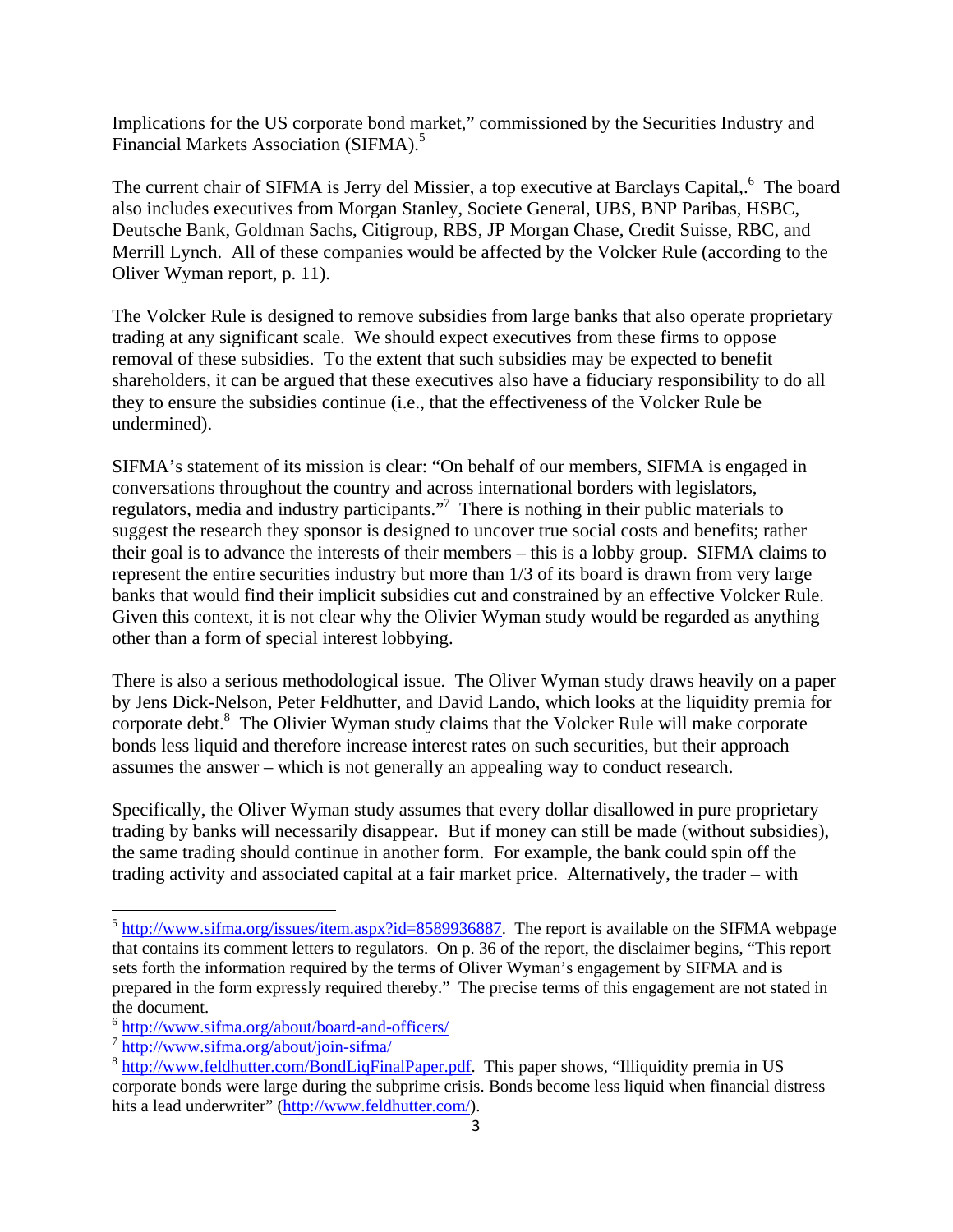valuable skills and experience – will raise outside capital and continue doing an equivalent version of his or her job.

If there is money to be made absent "too big to fail" subsidies, then an efficient capital market would suggest that the traders and the associated capital will remain engaged in some form. Now, however, these traders will bear more of their own downside risks. If it turns out that the previous form or extent of trading only existed because of the implicit government subsidies, then we should not mourn its end.

The Oliver Wyman study further assumes that the impact of the Volcker Rule will be similar to the financial crisis, and then seeks to measure that. This is ironic, given that the financial crisis severely disrupted liquidity and credit availability more generally – in fact this is the point of the Dick-Nelson, Feldhutter, and Lando paper.

The Volcker Rule may actually support more liquid markets by ensuring that the banks focus on providing liquidity as market-makers – rather than draining liquidity from the market in the course of "trading to beat" institutional buyers like pension funds, university endowments, and mutual funds.

More generally, Thomas Philippon finds limited or no social benefits from increased trading activities per se.<sup>9</sup> And the biggest disaster for the corporate bond market in recent years was a direct result of excessive risk-taking by big financial players.

## **C. The Proposed Rule**

On the positive side, the proposed Volcker Rule would collect data, enabling regulators to know more about what firms are doing. It sensibly restricts proprietary trading – including by prohibiting traders from being compensated for making proprietary-type bets. There are also restrictions on investments in private funds of various kinds.

However, there is also definite room for Improvement. There are currently insufficiently clear lines on what is permitted; this makes it hard for regulators to enforce and for industry to comply. Much clearer presumptions could be provided – much as the industry does today on some trading desks.

More broadly, under the proposed Rule, firms would be allowed to set their own rules and compliance policies. This is a recipe for inconsistency between firms and loose regulation. If the banks are allowed to create large enough loopholes, the Rule will not be effective and big banks will again be able to use proprietary trading to gamble excessively – with their losses ultimately being borne by the American taxpayer.

<sup>&</sup>lt;sup>9</sup> Thomas Philippon, "Has the U.S. Finance Industry Become Less Efficient?" http://pages.stern.nyu.edu/~tphilipp/papers/FinEff.pdf